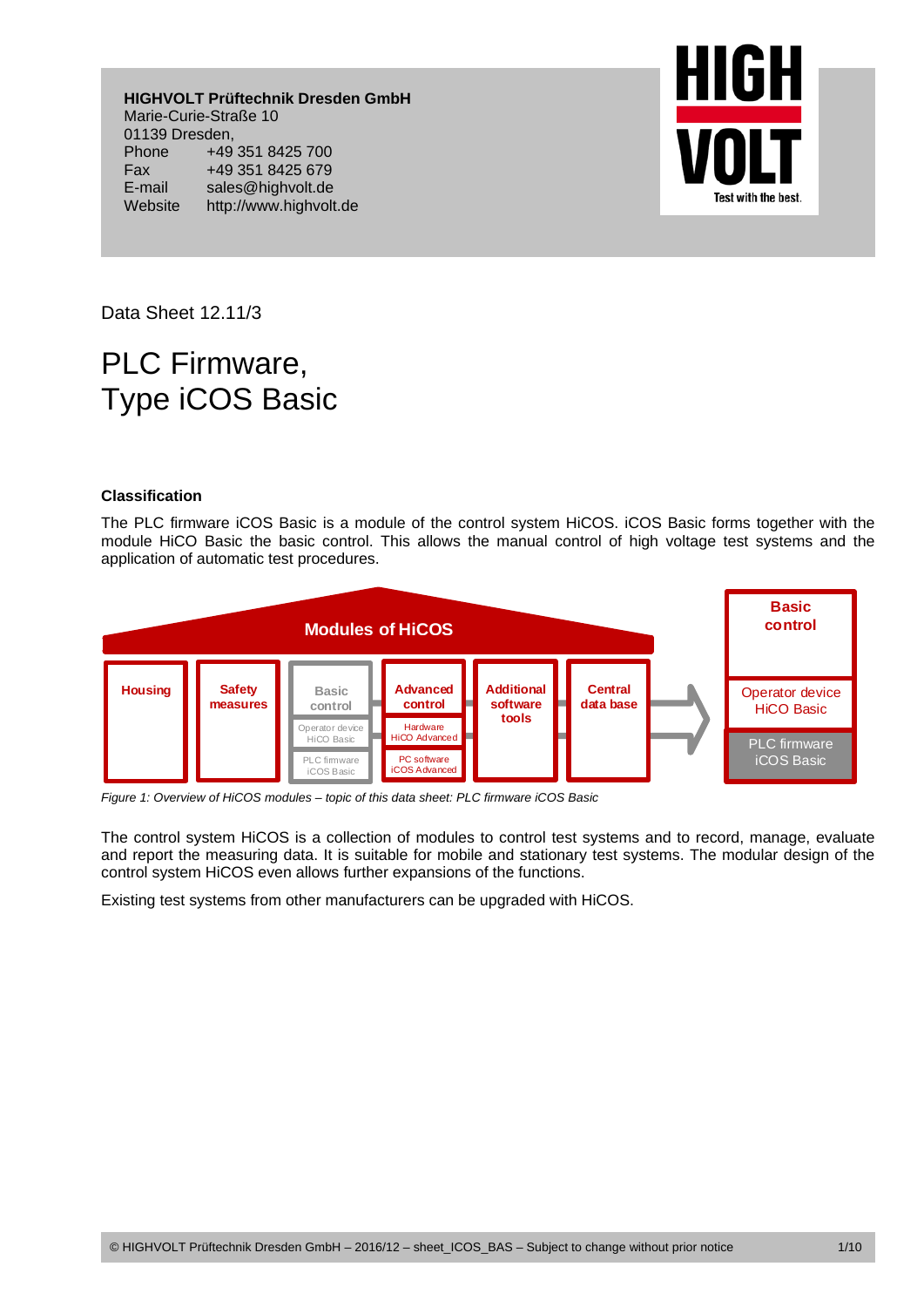# **Description**

The PLC firmware is installed on the operator device and the PLC to control high-voltage test systems. For each type of test systems, different firmware versions are available. Manual and semi-automatic test procedures can be carried out.

*Table 1: Software versions* 

| Name                 | Application                                                                                |
|----------------------|--------------------------------------------------------------------------------------------|
| <b>iCOS Basic T</b>  | AC test system with transformer                                                            |
| <b>iCOS Basic V</b>  | AC resonant test system with variable frequency                                            |
| <b>iCOS Basic R</b>  | AC resonant test system with variable inductance                                           |
| <b>iCOS Basic TT</b> | AC test system based on static frequency converter for transformer testing                 |
| <b>iCOS Basic DT</b> | AC test system based on static frequency converter for distribution transformer<br>testing |
| iCOS Basic H         | high-current test system                                                                   |
| iCOS Basic G         | high-voltage DC test system                                                                |
| <b>iCOS Basic I</b>  | impulse voltage test system                                                                |
| iCOS Basic M         | module test system                                                                         |

The following descriptions explain the main functions of the PLC firmware versions.

## **iCOS Basic T**

- main/operating switch on/off
- **status indication of main/operating switch**
- **\*** warning and error messages of the test system
- voltage increase/decrease
- **PED PRESE** preselection of test voltage and test time
- **P** preselection of two regulating speeds
- display of voltage and current limits for system protection
- **•** operation of compensation (optionally)
- **•** password protection of essential system settings



*Figure 2: Data display during a test* 



*Figure 3: Preselection of parameters*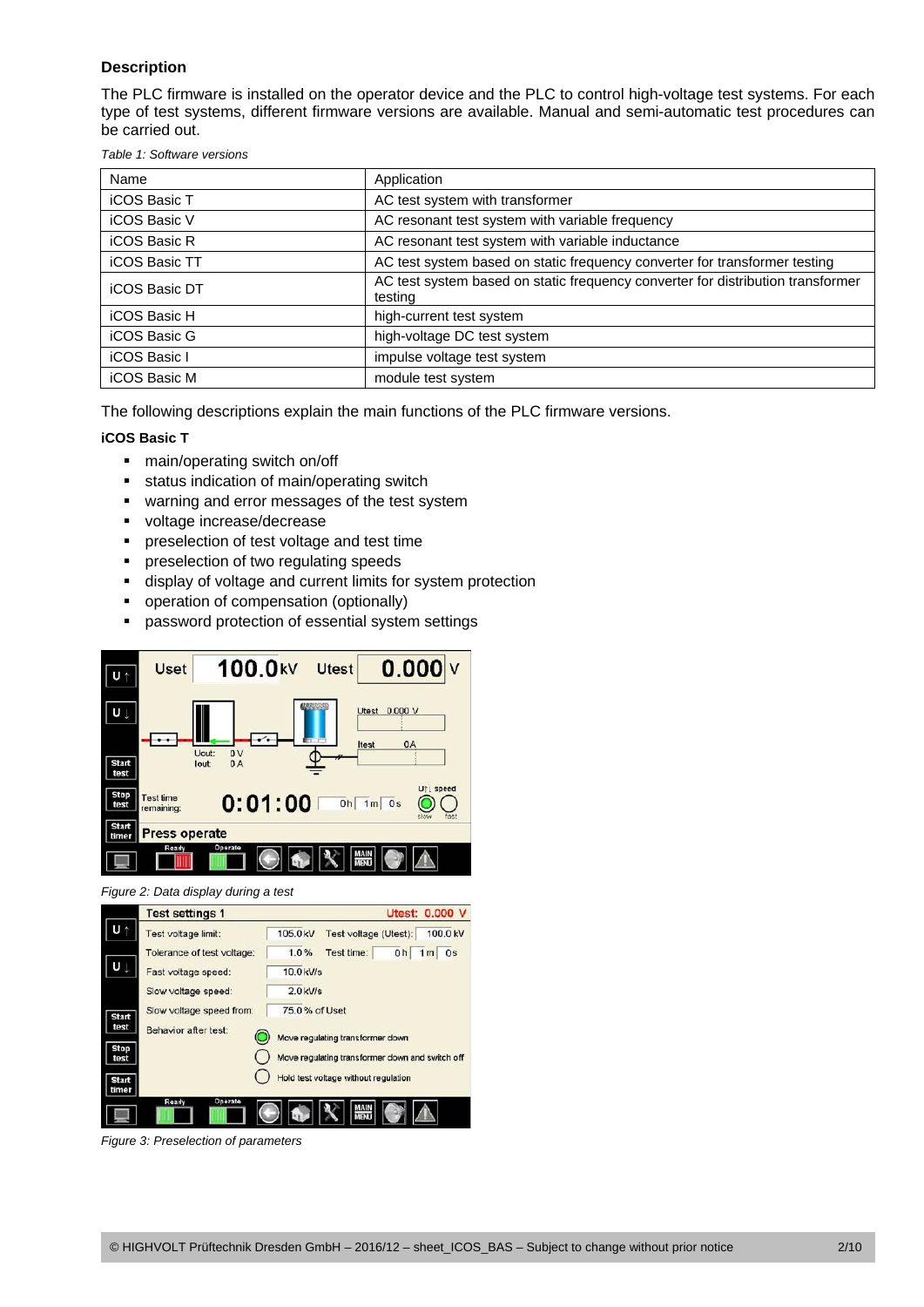## **iCOS Basic V**

- main switch on/off
- **status indication of main switch**
- **\*** warning and error messages of the test system
- voltage increase/decrease
- **P** preselection of test voltage, test time and frequency
- **P** preselection of two regulating speeds
- display of voltage and current limits for system protection
- **•** password protection of essential system settings



*Figure 4: Data display during a test* 



*Figure 5: Preselection of parameters*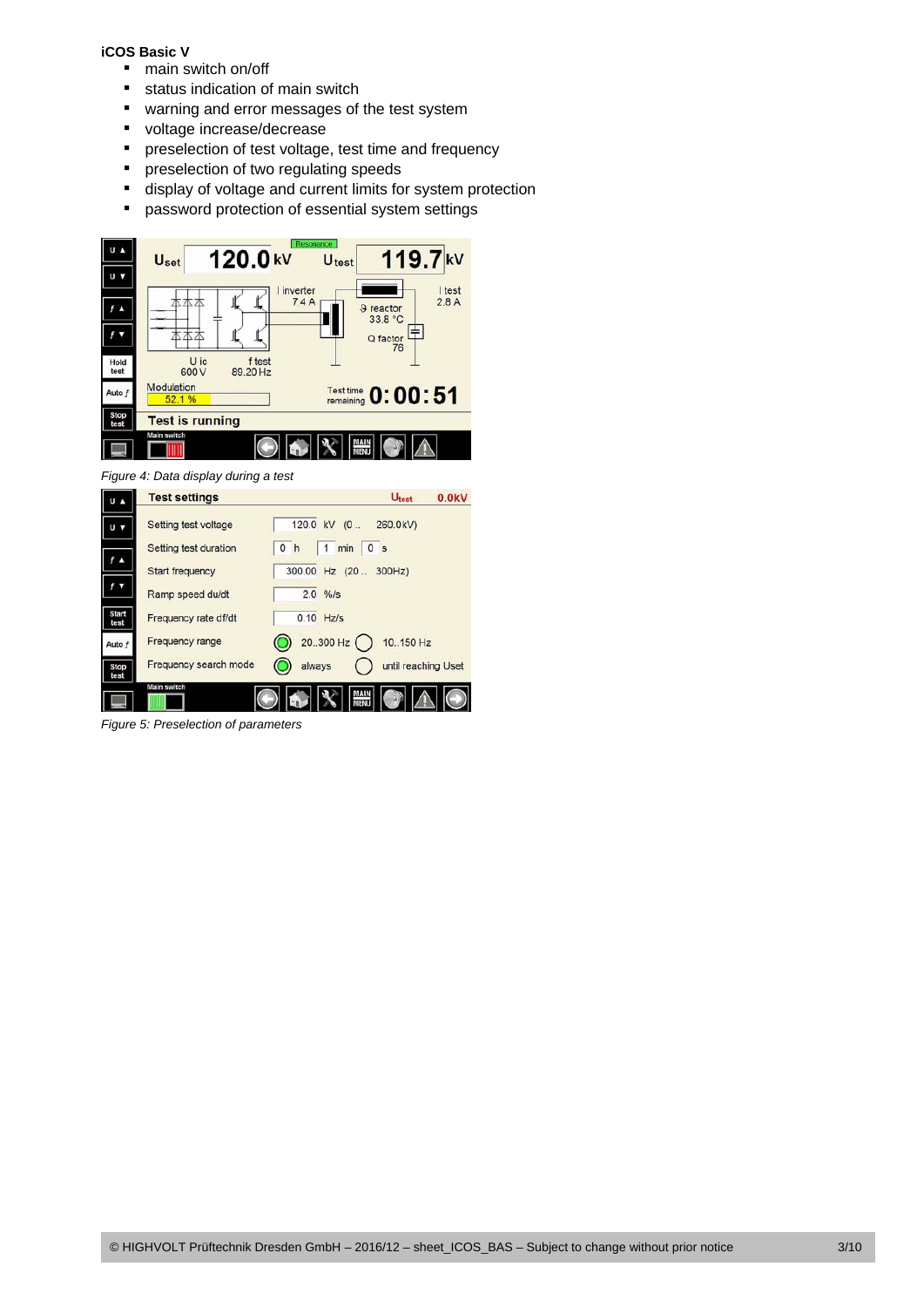## **iCOS Basic R**

- main/operating switch on/off
- **status indication of main/operating switch**
- **\*** warning and error messages of the test system
- voltage increase/decrease
- **PED PRESE** preselection of test voltage and test time
- **P** preselection of two regulating speeds
- display of voltage and current limits for system protection
- **•** operation of compensation
- **•** remote control of water conditioning unit (optionally)
- **P** password protection of essential system settings



*Figure 6: Data display during a test* 



*Figure 7 and 8: Preselection of parameters*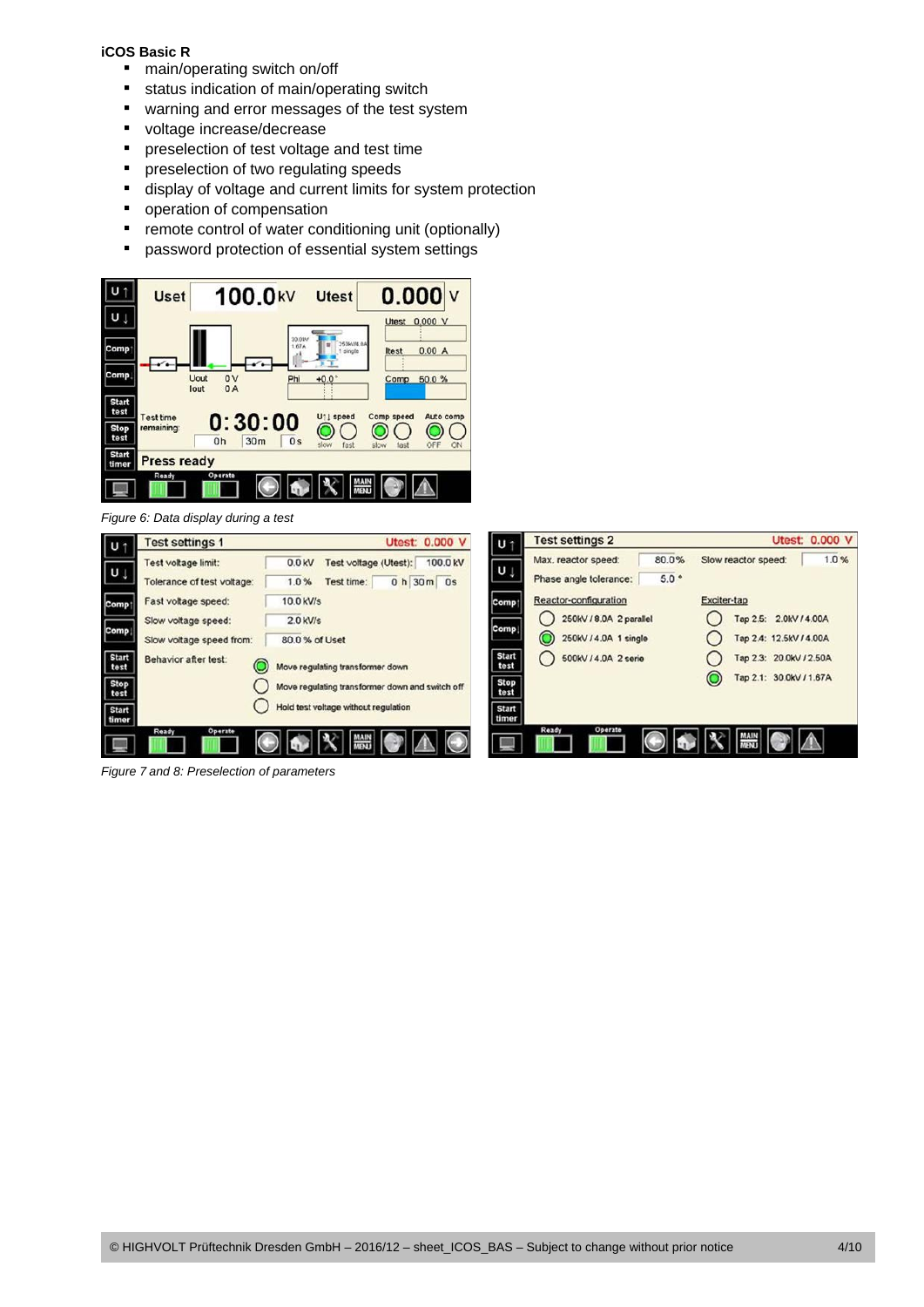## **iCOS Basic TT**

- main/operating switch on/off
- **status indication of main/operating switch**
- **\*** warning and error messages of the test system
- voltage increase/decrease
- **PEDEE FIGHTER IN STREET FIGHTER** preselection of test voltage, frequency and test time
- **Performally** preselection of regulating speed
- display of voltage and current limits for system protection
- **•** operation of compensation (optionally)
- **•** password protection of essential system settings



*Figure 9: Data display during a test* 

|       | Test settings 2 / 5 (test limits) |         | Utest | 0.0kV |
|-------|-----------------------------------|---------|-------|-------|
| U V   | Test voltage limit U ph-earth     | 45.0 kV |       |       |
|       | Inverter voltage limit U out      | 720.0 V |       |       |
|       | Inverter current limit I inv.     | 1200 A  |       |       |
|       | Allowed asymmetry                 | 3.0%    |       |       |
| Start | Voltage tolerance                 | 3.0%    |       |       |
| à.    | Min. test frequency f out         | 40.0    |       |       |
|       | Max. test frequency f out         | 200.0   |       |       |
|       | <b>Press ready</b>                |         |       |       |
|       | Ready<br>Operate                  |         |       |       |

*Figure 10: Preselection of parameters*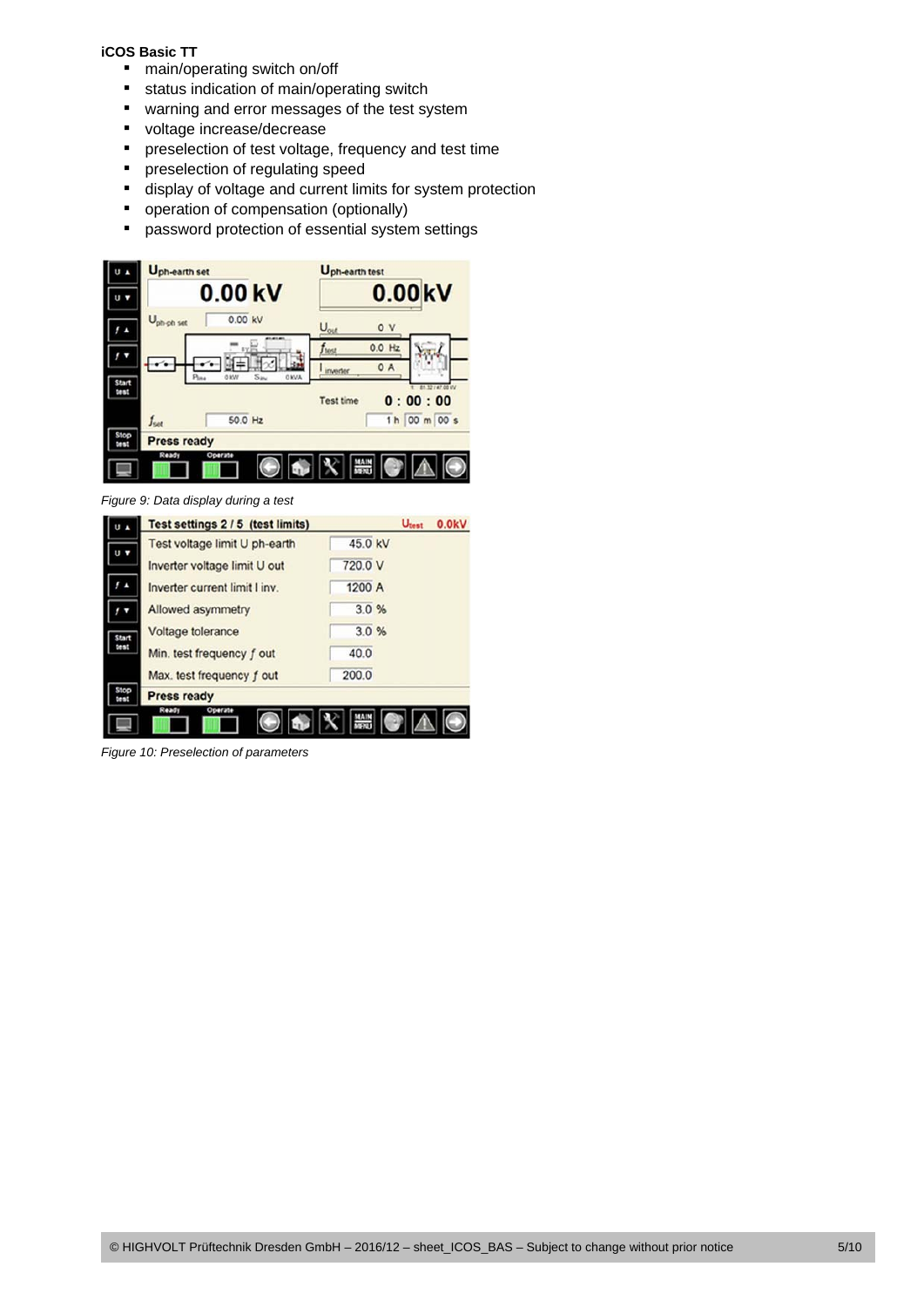## **iCOS Basic DT**

- main/operating switch on/off
- **status indication of main/operating switch**
- **\*** warning and error messages of the test system
- manual voltage/current/power increase/decrease
- **PEDEFER** predefined test sequences for standard tests
- display of measuring results of the power-loss measurement
- visualisation of the necessary connections between test object and test system
- automatic set-up of the test system (tap changer, compensation, measurement)
- **n** manual mode for free configuration of the test system
- display of voltage and current limits for system protection
- **storage of measured data**
- export of test reports to PC/USB stick
- **•** password protection of essential system settings



*Figure 11: Data display during a test* 



*Figure 12 and 13: Preselection of parameters*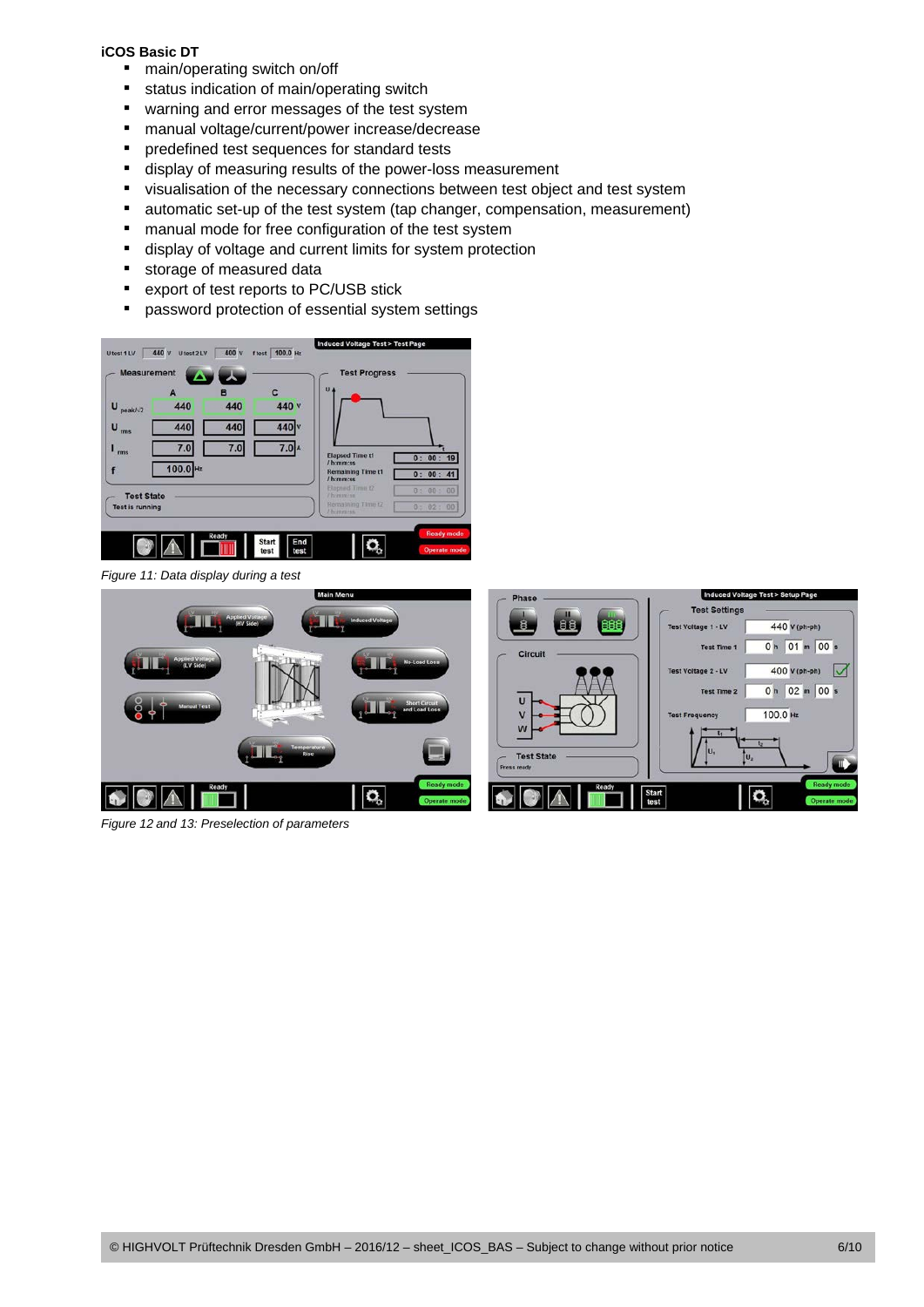## **iCOS Basic H**

- main/operating switch on/off
- **status indication of main/operating switch**
- **\*** warning and error messages of the test system
- **·** current increase/decrease
- **PEDEPERITE:** preselection of test temperature or test current and test time
- **P** preselection of two regulating speeds
- display of temperature and current limits for protection of tested cable
- **synchronisation with HIGHVOLT AC test system**
- **•** password protection of essential system settings





*Figure 14 and 15: Data display during a test* 

| <b>Test cable</b>    | Test settings 1/3                | I heat 0,000 kA |                           |  |
|----------------------|----------------------------------|-----------------|---------------------------|--|
| st cable             | Set heating current              | 2.500 kA        |                           |  |
|                      | <b>Heating current limit</b>     | 3.000 kA        | <b>Control mode</b>       |  |
| Ref. cable           | <b>Tolerance heating current</b> | 2.0%            | Temperature controlled    |  |
| Ref. cable           |                                  |                 | <b>Current controlled</b> |  |
|                      | Temperature limit                | 76.0 °C         |                           |  |
| <b>Start</b><br>test | Temperature tolerance            | 2.0K            |                           |  |
| <b>Stop</b><br>test  |                                  |                 |                           |  |
| Start<br>timer       | Set heating time                 | 21 h 00 m       |                           |  |
|                      | Ready<br>Operate                 |                 | MAIN<br>MENU              |  |

*Figure 16: Preselection of parameters*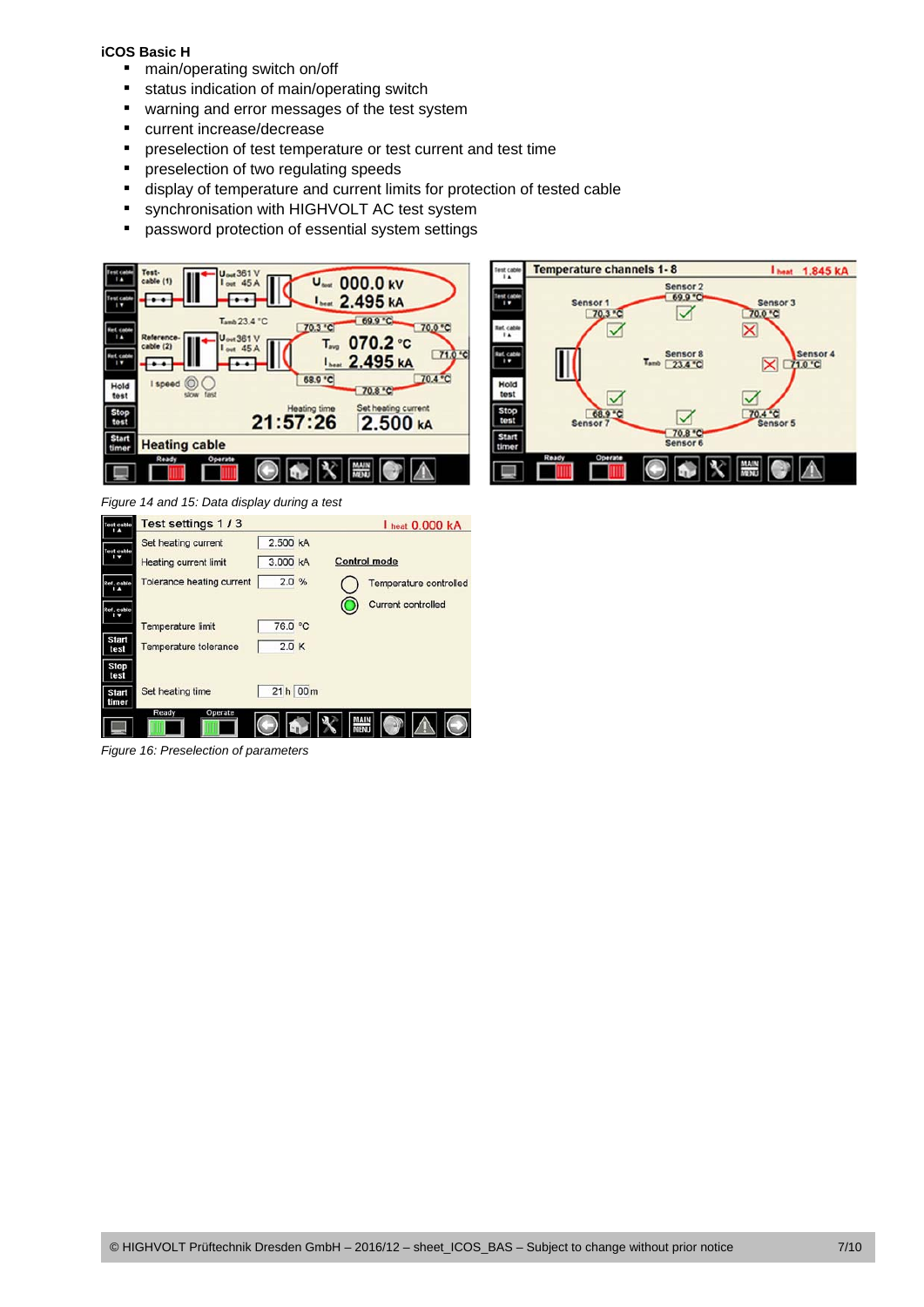#### **iCOS Basic G**

- main/operating switch on/off
- **status indication of main/operating switch**
- **\*** warning and error messages of the test system
- voltage increase/decrease
- **PEDEFER** preselection of test voltage, polarity and test time
- **P** preselection of two regulating speeds
- display of voltage and current limits for system protection
- **•** operation of earthing
- **•** operation of discharging resistor (optionally)
- **•** password protection of essential system settings



*Figure 17: Data display during a test* 



*Figure 18: Preselection of parameters*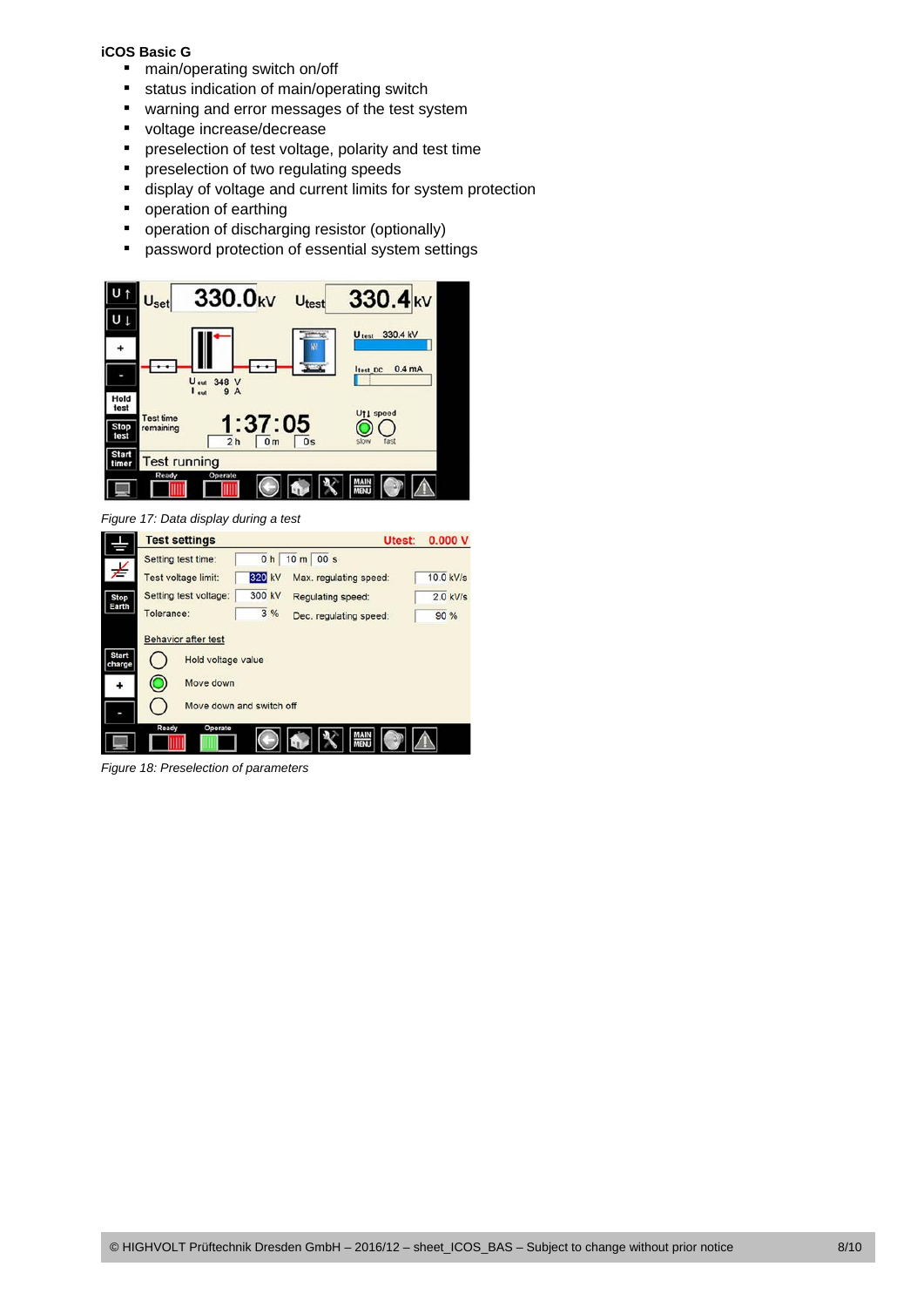#### **iCOS Basic I**

- main/operating switch on/off
- **status indication of main/operating switch**
- **\*** warning and error messages of the test system
- **•** operation of polarity, earthing and automatic charging
- softkey for triggering of sphere gap
- **•** preselection of charging voltage per stage and charging time
- **preselection of impulses**
- **·** impulse counter
- **•** password protection of essential system settings



*Figure 20 and 21: Preselection of parameters*